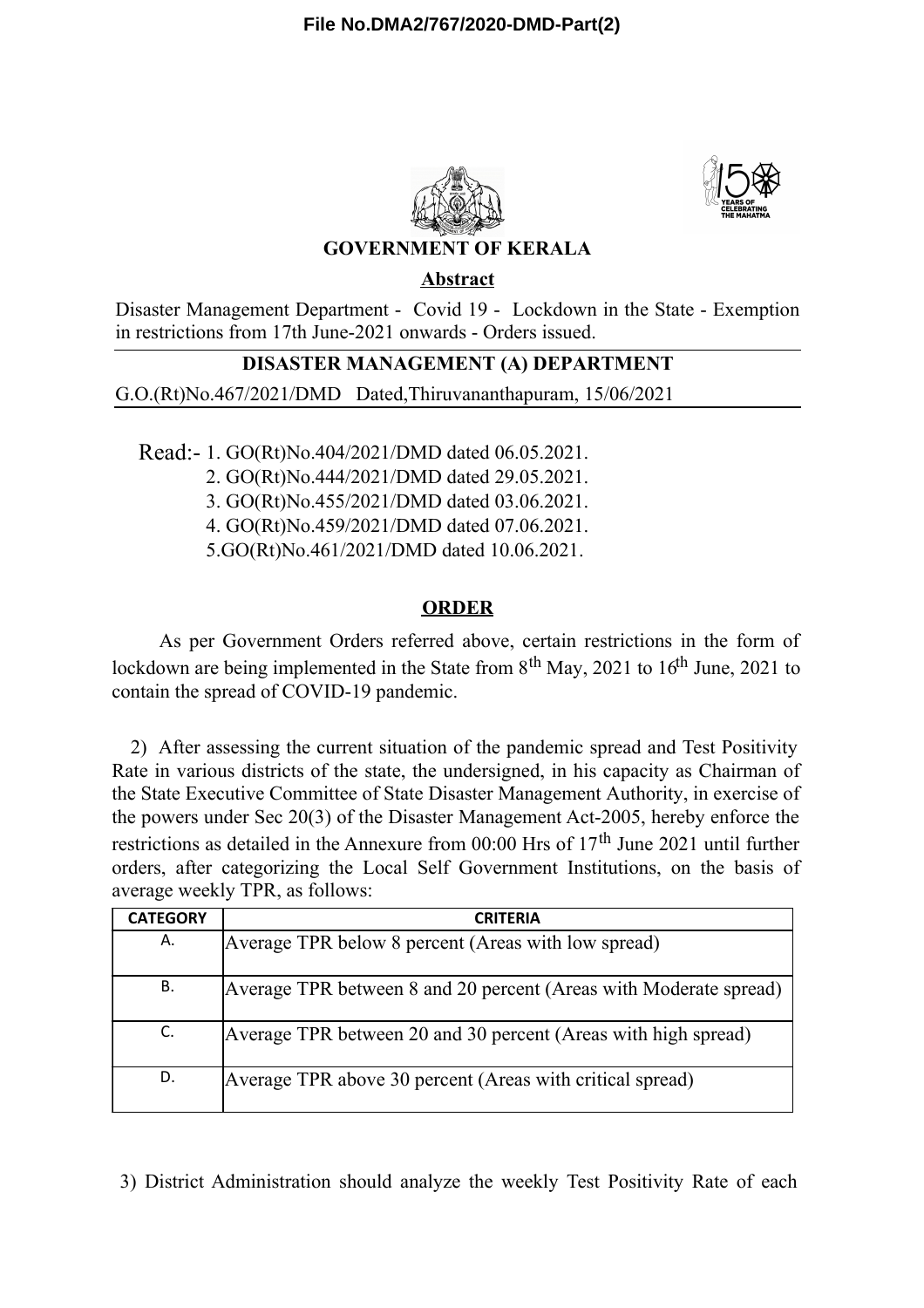Local Self Government Institution and publish the categorized list on every Wednesday.

4) Health Department should fix the testing targets for each LSGI on the basis of the TPR in that LSGI and carry out testing and quarantine to prevent the spread of COVID-19 such that the person who tests positive first in a dwelling, where facility for room quarantine (including equipment like pulse oxymeter) is not available, shall be shifted to the CFLTC, DCC for quarantine immediately.

> (By order of the Governor) Dr V P Joy Chief Secretary

To,

Additional Chief Secretary, Home & Vigilance Department Additional Chief Secretary, Revenue & Disaster Management Department Principal Secretary, Health & Family Welfare Department All Additional Chief Secretaries/ Principal Secretaries/ Secretaries All Heads of Departments including State Police Chief Regional Director, RBI, Thiruvananthapuram All District Collectors All District Police Chiefs Copy to: Private Secretary to Chief Minister Private Secretary to all Ministers Special Secretary to Chief Secretary Director, I&PRD/Web and New Media Copy/ Stock file

> Forwarded /By order<br>Signed by Jayachandran K P Date: 15-06-2021 21:56:53<br>Reason: Section Officer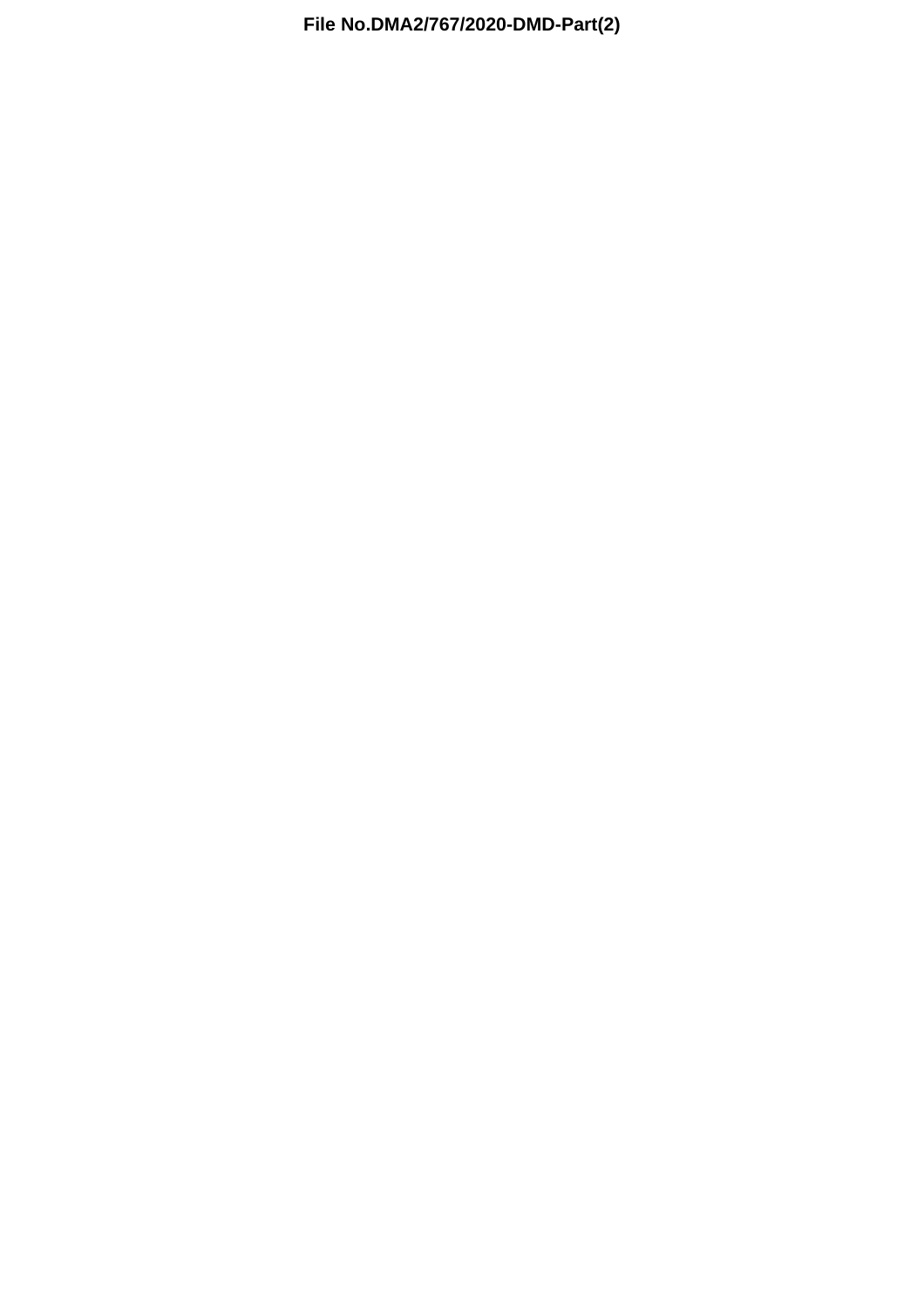### **Annexure**

### 1. **Guidelines generally applicable to the entire State :**

- a. Industrial, Agricultural and Construction activities including quarries will be permitted in all LSGIs. Transportation / movement of labourers will also be permitted.Shops dealing with raw materials (including packaging materials) for these activities will also be permitted from 7 AM to 7 PM.
- b. Shops selling essential items (details given below) will be permitted from 7 AM to 7 PM every day.
	- Shops selling food
	- Ration shops under PDS
	- Grocery shops
	- Shops selling milk and dairy products
	- Shops selling fruits and vegetables
	- Shops selling meat and fish
	- Shops selling birds and animal feeds
	- Bakeries
- c. Following Central government offices will function with adequate staff:
- I. Defence
- II. Health
- III. Central Forces
- IV. Treasury
- V. Petroleum/ Petronet/LNG/LPG services
- VI. Power generation and transmission
- VII. Postal Department and Post Offices
- VIII. National Informatics Centre
- IX. Early Warning Agencies
- X. Food Corporation of India
- XI. Indian Meteorological Department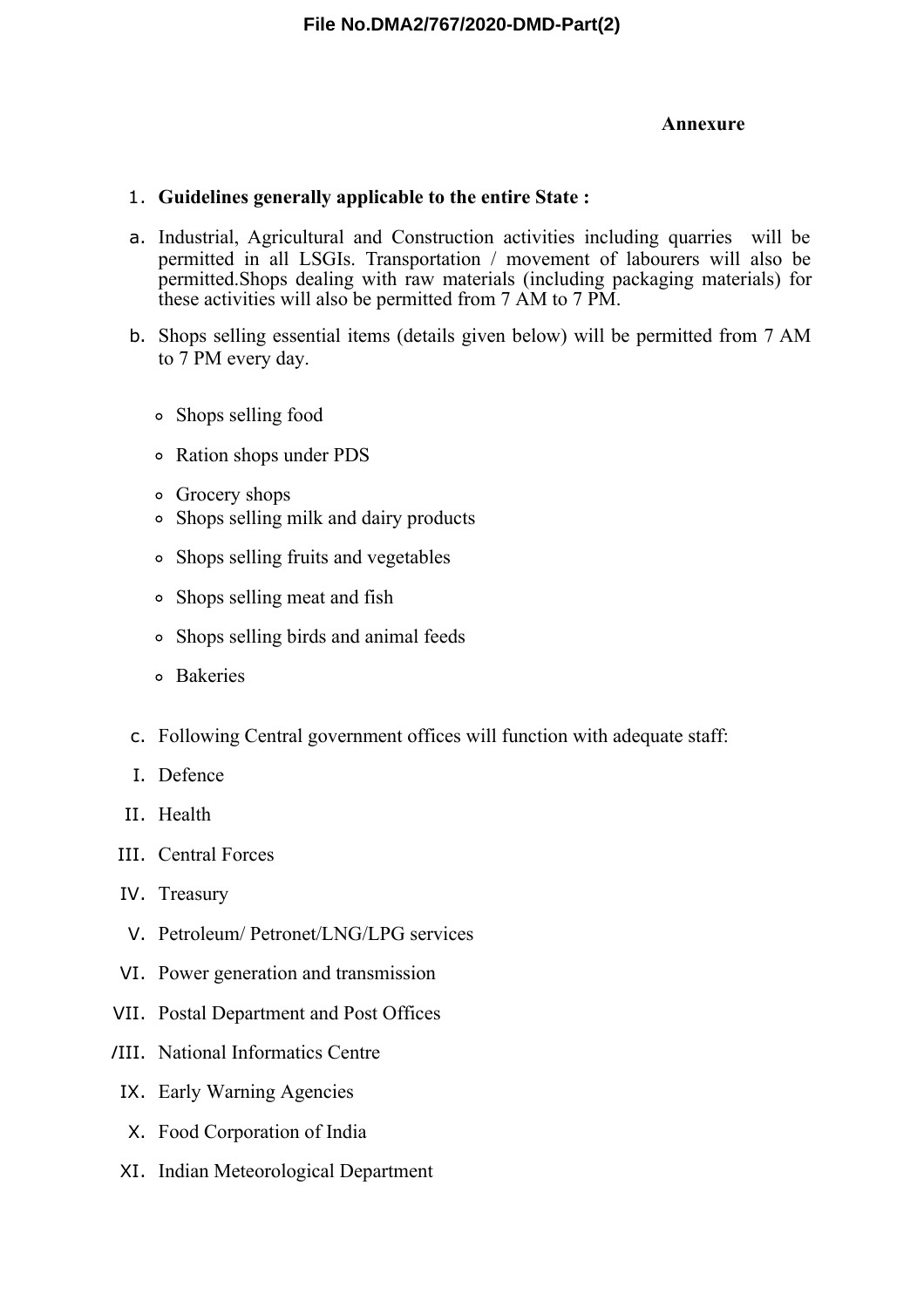- XII. Doordarshan
- XIII. All India Radio
- XIV. Central Water Commission
- XV. National Cyclone Mitigation Project
- XVI. Aiports/Seaports/Railway (Except Metro Rail)
- XVII. Airport Authority of India
- XVIII. Labour Department
- XIX. VISA/Consular services
- XX. Regional Passport Offices
- XXI. Customs Services
- XXII. E S I
- XXIII. Other departments engaged in COVID-19 related activities
	- d. Following State government offices will function with adequate staff:
	- i. Health Department
	- ii. AYUSH department
	- iii. Revenue Department
	- iv. LSG Department
	- v. Food and Civil Supplies Department
	- vi. Industries Department
- vii. Labour and Skills Department
- viii. Zoo
	- ix. Kerala I T Mission
	- x. Irrigation Department
	- xi. Animal Husbandry Department
- xii. Social Justice Department and Institution
- xiii. Insurance Medical Service
- xiv. Police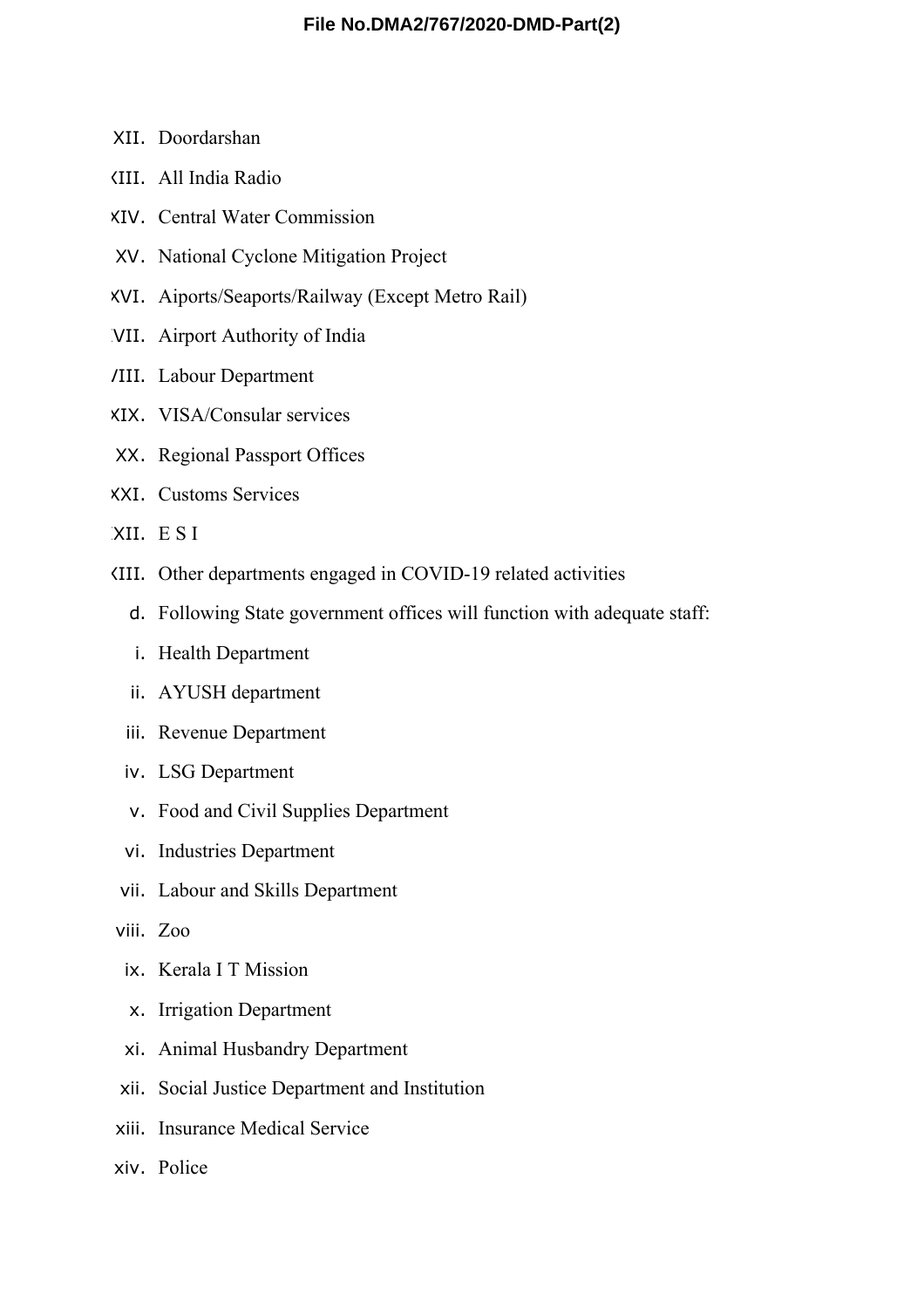- xv. Excise
- xvi. Home Guards
- xvii. Civil Defence
- xviii. Fire & Rescue Services
- xix. Disaster Management Department
- xx. Forest & Wild Life Department
- xxi. Prisons
- xxii. District Collectorates
- xxiii. Treasury
- xiv. Power
- xxv. Sanitation
- xxvi. Information & Public Relations
- xxvii. Transport Department
- xxviii. Women & Child Development Department
- xix. Dairy Development
- xxx. NORKA Development Department
- xxxi. Registration Department
- xxxii. Government Press (Thiruvananthapuram only)
- xxxiii. Lotteries Department
	- e. Government Secretariat and Accountant General Office will function with upto 50% staff on rotation basis.
	- f. There will be complete lockdown on Saturdays and Sundays across the state with the same guidelines as issued for  $12^{th}$  and  $13^{th}$  June-2021 vide Government Orders GO (Rt) No.459/2021/DMD dated 07.06.2021 and GO (Rt) No.461/2021/DMD dated 10.06.2021
	- g. Public Transport (KSRTC and private) will be allowed with Covid protocols only on need basis. However, stops will not be allowed in category C and D areas.
	- h. Banks and Financial Institutions will function on alternate days (Monday,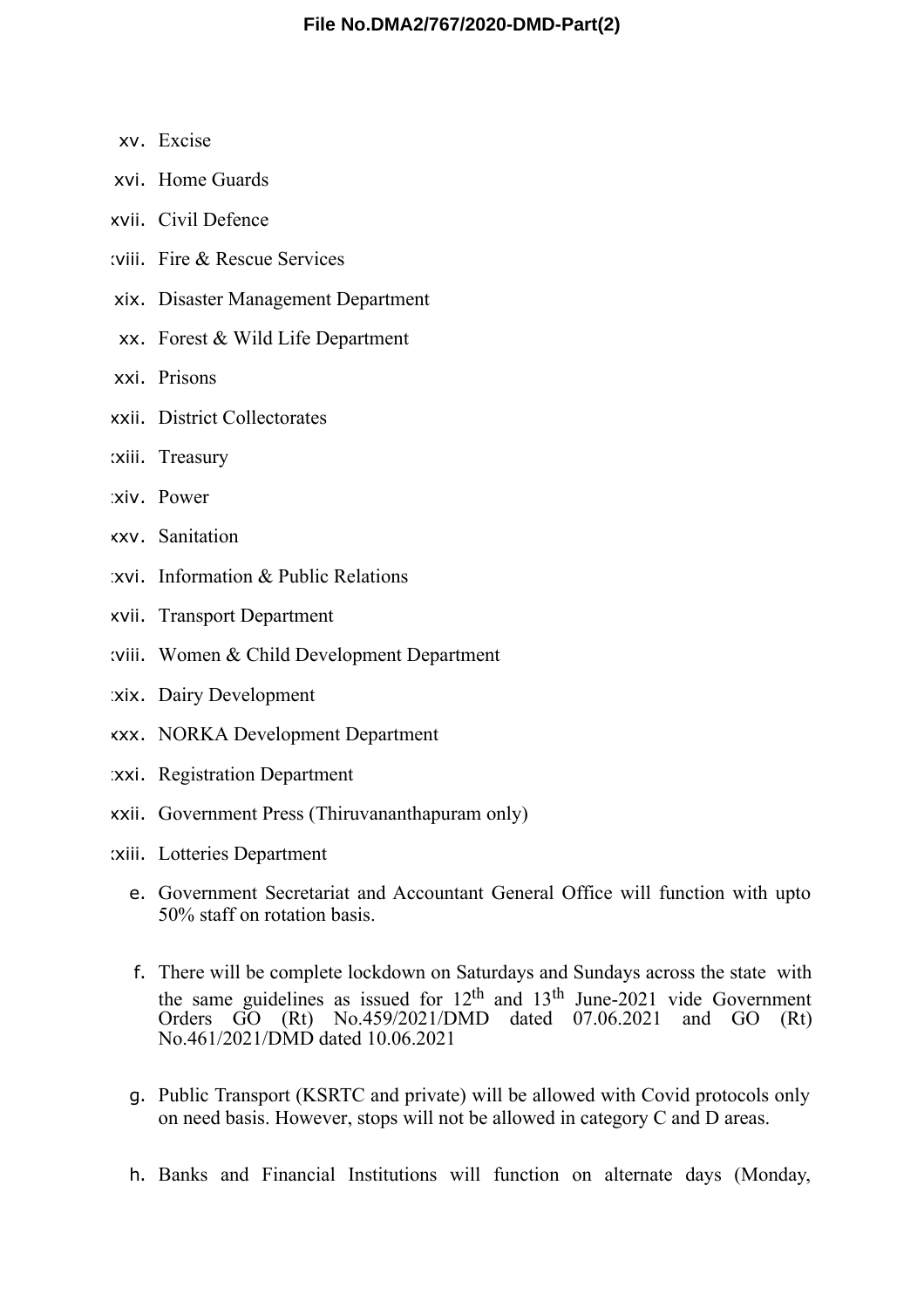Wednesday and Friday).  $17<sup>th</sup>$ ,  $19<sup>th</sup>$  and  $22<sup>nd</sup>$  of June, 2021 will be public holidays under Negotiable Instruments Act-1881 for banks. Clearing houses of member banks will function on all days.

- i. Following services will also be permitted:
- i. Dispensaries, Medical Stores, Medical Equipment Stores, Clinics, Nursing Homes, Laboratories, Ambulances, Other Hospitals and related medical establishments, their production and distribution units
- ii. SEBI notified capital and debt marketing services
- iii. Kochi office of Food Safety and Standard Authority and 4 notified laboratories
- iv. Petrol Pumps, LPG/LNG/Gas retail sale and storage
- v. Cold storages and Warehouses
- vi. Private Security Services
- vii. Cable/DTH services
- viii. Telecommunications (including telecom towers), internet, Broadcasting and Cable Services
	- ix. IT and ITeS
	- x. Print /Electronics/Social Media Houses
- xi. Co-operative credit societies
- xii. E-Commerce and its vehicles
- xiii. Urgent repair of vehicles and related services
- xiv. Toll Booths
- xv. Fishing, including inland and aqua culture
- xvi. Palliative care services
- xvii. Kerala Enviro Infrastructure Limited for undertaking Hazardous Waste Management
- xviii. Sale and distribution of Hygiene materials (including personal hygiene materials)
- xix. Manufacture and distribution and sale all equipment's connected with COVID containment activities, including masks, sanitizer, PPE kits stc.
- xx. Toddy shops for parcel services only
- xxi. Sale and transport of Natural rubber
- xxii. Taxis and autos (including UBER/OLA) only for journey to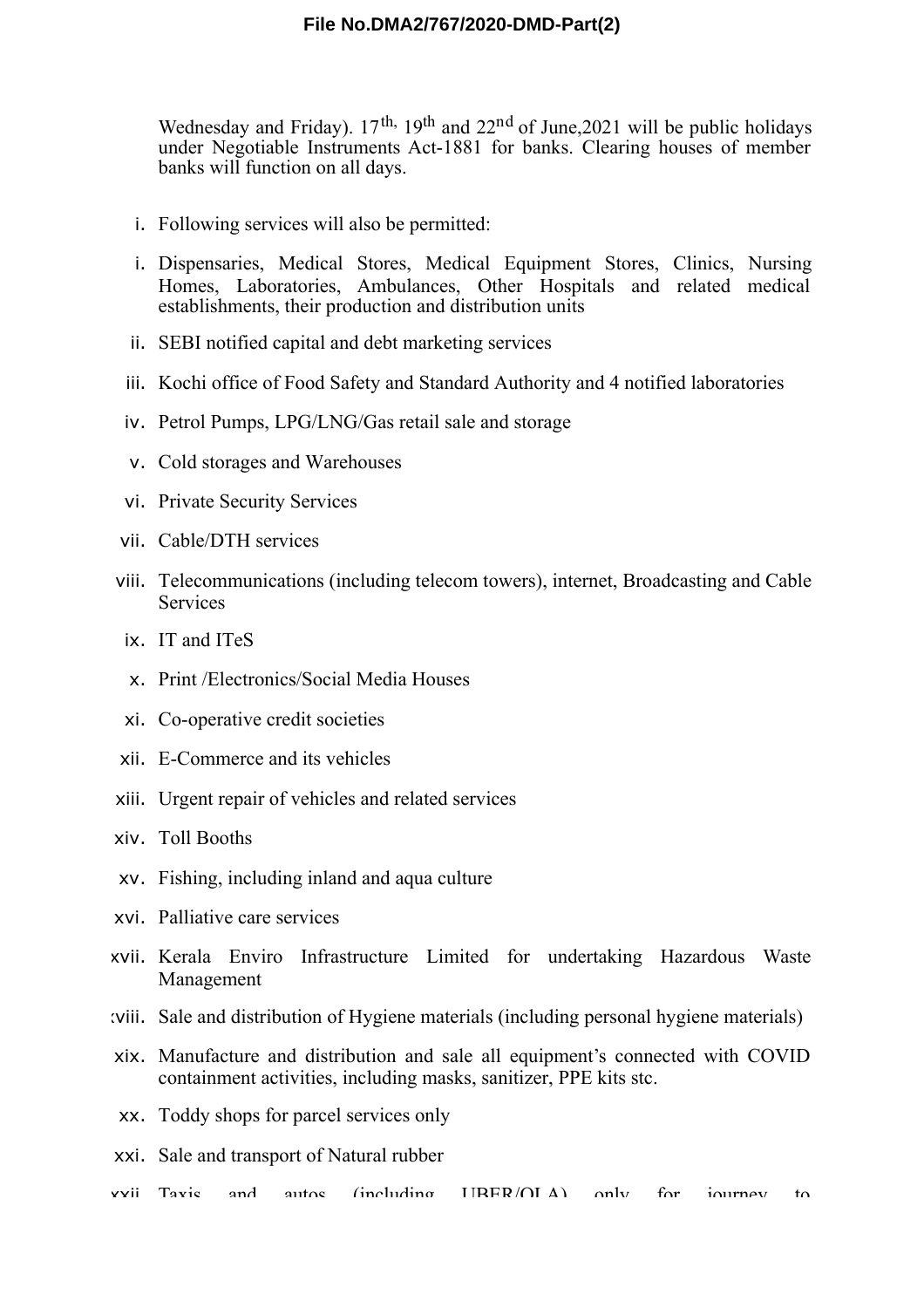- xxii. Taxis and autos (including UBER/OLA) only for journey to airport/seaport/railway station and back, journey for vaccination purposes, purchase of essential items and hospital requirements. Driver plus 3 is allowed in taxis and driver plus 2 is allowed in auto rickshaws. However this restriction is not applicable for the journey of family members together
- xxiii. Home services of Electrical /Plumbing/Lift/AC mechanics
- xxiv. Pre Monsoon/Monsoon cleaning.
- xxv. Services of attendants of aged and bedridden persons
- xxvi. Works under MNREGA following COVID protocol.
- xxvii. Offices of Advocates and their clerks during days of physical sitting in Courts (except in Category D areas) .
- viii. RD collection agents of National Savings Scheme
- xxix. Making of laterite bricks and its transportation to construction places
- xxx. Theatres of KSFDC can be used for Censorship related activities of movies
	- j. Public functions or crowding of people will not be permitted. However marriage ceremonies and funerals will be permitted with maximum of 20 persons.
	- k. All National and State level public exams (including sports selection trials) will be permitted.
	- l. Tourism, recreation or indoor activities (including malls) are not permitted.

#### **2. Special Guidelines applicable to Category A LSGIs :**

- a. All public offices including PSUs, Companies, commissions, corporations, autonomous organisations will function with upto 25% staff on rotation basis. Remaining staff will be on Work from Home duty.
- b. All shops (including Akshaya centres) and establishments in such LSGIs can function from 7 AM to 7 PM everyday with upto 50% employees/workers.
- c. Taxis and Auto rickshaws can operate. Driver plus 3 is permitted for taxis and driver plus 2 are permitted for autorickshaws. However this restriction is not applicable when the family members travel.
- d. Outlets of Beverages Corporation and Bars will be permitted for takeaway only. Crowd management through time -slots utilising mobile app shall be implemented.
- e. Outdoor Sports activities with no physical contact will be permitted. Morning and evening walk observing social distancing norms will also be permitted.
- f. Hotels and restaurants will be permitted to function for take-away,online/home delivery from 7 AM to 7 PM. Home delivery will be permitted till 9:30 PM.